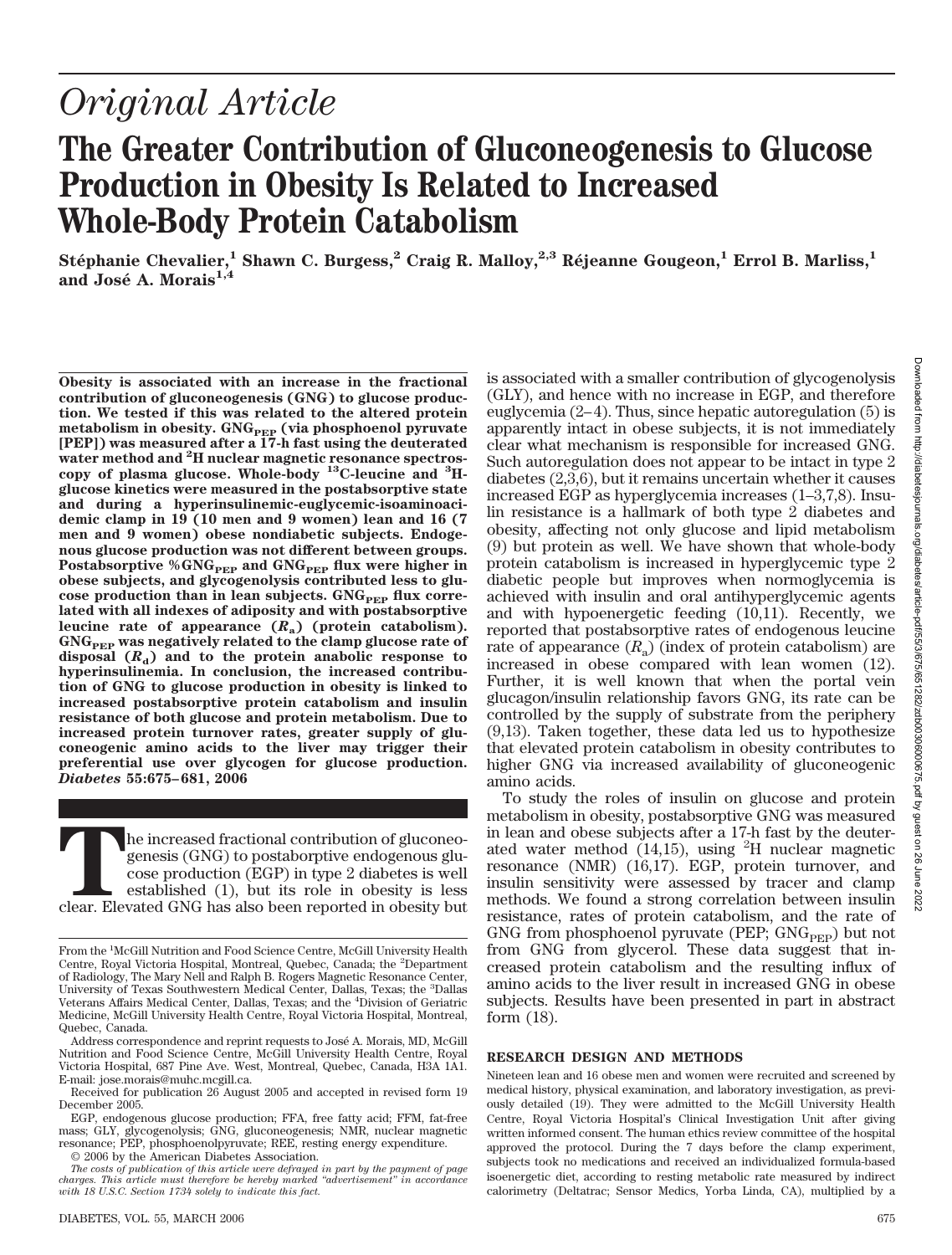physical activity factor of 1.7 for the lean and 1.6 for the obese subjects. Details of the diet and dietary protocol have been previously described (20). Nitrogen balance studies were conducted during the last 3 days of the adaptation diet, as previously described (10). Body composition was assessed by bioelectrical impedance analysis using the RJL-101A Systems (Detroit, MI) instrument and using equations validated for lean (21) and obese (22) men and women. Women with regular menstrual cycles were studied during the follicular phase.

**Deuterated water method.** The protocol followed was as previously reported (14,15). On day 6, fasting was started at 1800. At 2300 (5 h into fast), subjects drank 3.5 g/kg of body water of  $^2\rm H_2O$  (99.9%  $^2\rm H_2O;$  CDN Isotopes, Pointe-Claire, QC, Canada). Body water was calculated as  $0.73 \times$  fat-free mass (FFM), estimated by bioelectrical impedance analysis. After an initial dose of  $^{2}H_{2}O$ , subjects were allowed to drink water enriched at 0.35% of  $^{2}H_{2}O$  ad libitum. Twenty milliliters of venous blood were drawn for deuterium enrichment of plasma glucose at 1100 of day 7 (17-h fast) before the start of the clamp.

**Hyperinsulinemic-euglycemic-isoaminoacidemic clamp protocol.** The hyperinsulinemic clamp experiment was performed according to the detailed procedure recently published (20), with target plasma glucose levels at 5.5 mmol/l and maintenance of individual subjects' postabsorptive plasma branched-chain amino acid concentrations. Briefly, glucose turnover was studied using a primed (22  $\mu$ Ci [814 kBq]), continuous infusion (0.22  $\mu$ Ci/min [8.14 kBq/min]) of [3-<sup>3</sup> H]-glucose, started 180 min before insulin and maintained for the duration of the clamp. At the same time, a primed (0.5 mg/kg), constant infusion of  $[1^{-13}C]$  leucine was started at 0.008 mg  $\cdot$  kg<sup>-1</sup> $\cdot$  min<sup>-1</sup>, to study leucine kinetics (23), after an oral bolus of 0.1 mg/kg of NaH<sup>13</sup>CO<sub>3</sub>. A primed infusion of biosynthetic regular human insulin (Humulin R; Eli Lilly Canada, Toronto, ON, Canada) was started at 0 min and maintained at a rate of 40 mU  $\cdot$   $\mathrm{m}^{-2}$   $\cdot$   $\mathrm{min}^{-1}$  for at least 210 min. At 4 min, sterile 20% (wt/vol) potato starch–derived glucose (dextrose anhydrous; Avebe, Foxhol, the Netherlands) in water with added [3<sup>.3</sup>H]-glucose (the "hot GINF" method [24]) was infused at variable rates to reach and maintain euglycemia. Baseline concentrations of plasma individual amino acids were maintained with an infusion of a 10% amino acid solution (10% TrophAmine without electrolytes; B. Braun Medical, Irvine, CA) by feedback adjustments of infusion rates based on plasma branched-chain amino acid concentrations measured every 5 min from an enzymatic fluorometric assay (20).

Blood samples were collected every 10 min for 40 min before the insulin infusion then every 30 min until the last 40 min, at which time they were again drawn at 10-min intervals. Indirect calorimetry was performed for 20 min before and during the last 30 min of the insulin infusion. Glucose turnover was calculated as specified in (24,25). Expired air samples were collected into a breath collection balloon and transferred to 10-ml Vacutainer tubes (Becton Dickinson Vacutainer Systems, Franklin Lakes, NJ). Leucine kinetics were calculated according to the stochastic model (23), using plasma  $\alpha$ -keto isocaproic acid as an index of the precursor pool enrichment (reciprocal model). Correction for dilution in the background enrichment of expired  $13^1$ CO<sub>2</sub> and recovery of  $13^1$ C from the bicarbonate pool was made according to factors determined previously in lean and obese subjects under our experimental conditions (12,20).

**Measurements of sources of plasma glucose by <sup>2</sup> H NMR of monoacetone glucose.** Glucose was isolated by high-performance liquid chromatography from a deionized solution from  $Ba(OH)_{2}$  and  $ZnSO_{4}$  deproteinized plasma, as previously described (15). The effluent was lyophilized and kept sealed at room temperature until analyzed for  $^2{\rm H}$  enrichment in glucose by  $^2{\rm H}$ NMR. This analytical method is not affected by the [1-13C] leucine infused (26) and has been validated against other methods (27,28). Purified glucose was converted to the 1,2-diisopropylidene glucofuranose derivative (monoacetone glucose) as previously described (16,17). Deuterium NMR spectra of monoacetone glucose were collected using a 14.1-T Varian INOVA spectrometer and 3-mm broadband probe, tuned to 92 MHz as previously described (17,27). A 90° pulse was applied, and the signal was acquired over 1 s (sweep width 1,000 Hz) with no further delay. Waltz-16 decoupling was used to remove proton-deuterium J-coupling. Deuterium spectra were collected in blocks of 256 acquisitions without lock and later synchronized. Total acquisition time was 8-12 h per sample. <sup>2</sup>H relative enrichments were determined from the peak areas of each position using the curve-fitting routine supplied with NUTS PC-based NMR spectral analysis program (Acorn NMR, Freemont, CA).

During in vivo synthesis, the protons on the backbone of glucose become enriched with deuterium according to the level of body water enrichment and the activity of the pathways responsible for the exchange (14,15). While all seven proton positions of glucose become enriched during in vivo metabolism, enrichment at the H2, H5, and  $H6<sub>S</sub>$  are diagnostic of fluxes through GLY and GNG. The fractions of GLY, GNG from glycerol (GNG<sub>Glycerol</sub>) and GNG from the trichloroacetic acid cycle–derived PEP ( $GNG_{\rm PEP}$ ) were determined from the following relationships (29): GLY = 1 - (H5/H2), GNG<sub>Glycerol</sub> =

(H5  $-$  H6<sub>s</sub>)/H2 and GNG<sub>PEP</sub> = (H6<sub>s</sub>/H2). The corresponding fluxes (GLY flux and  $GNG<sub>PEP</sub>$  flux) were calculated by multiplying these relative contributions by EGP.

**Other assays.** Plasma glucose was measured by the glucose oxidase method (GM7 Micro-Stat; Analox Instruments USA, Lunenberg, MA). Assays for immunoreactive insulin and glucagon and glucose specific activity were as described (24,30). Plasma amino acids of interest were determined by ion-exchange high-performance liquid chromatography with postcolumn ninhydrin detection (31) using a Beckman HPLC System (Beckman Coulter, Fullerton, CA). Plasma free fatty acids (FFAs) were determined using the NEFAC test kit (Wako Chemicals USA, Richmond, VA). Plasma cortisol was measured by an automated method at the Biochemical Laboratory of the Royal Victoria Hospital. The  $[^{13}C]$  enrichment of plasma  $\alpha$ -keto isocaproic acid was analyzed by gas chromatography–mass spectrometry (GCMS 5988A; Hewlett-Packard, Palo Alto, CA) after derivatization with *N*-methyl-*N*-(tertbutyldimethylsilyl) trifluoroacetamide (Regis Technologies, Morton Grove, IL) to yield a TBDMS derivative of hydroxyisocaproic acid. Expired air was analyzed for  ${}^{13}CO_2$  enrichment by isotope ratio mass spectrometry on a Micromass 903D (Vacuum Generators, Winsforce, U.K.).

**Statistical analyses.** Results are presented as means  $\pm$  SE. Since there were no sex differences in the primary outcomes (EGP and the percent contribution from GNG, GLY, and glycerol), data of men and women were combined. The effect of obesity was assessed by ANOVA, including FFM as a covariate (ANCOVA) when it was found to have a significant predictive value on the dependent variable from prior regression analysis. Pearson's coefficient was used to correlate GNG with other parameters, and when required, partial correlations were performed to control for FFM. Significance level was set at  $P < 0.05$ . The analyses were performed with SPSS 11.0 for Windows (SPSS, Chicago, IL).

#### **RESULTS**

Mean age was greater in the obese subjects (Table 1). The obese group showed the typical indexes of adiposity with greater weight, BMI, percent body fat, waist and hip circumferences, and waist-to-hip ratio. Their FFM was higher than in the lean group. Energy intake was higher in the obese subjects as total per day but not when adjusted for FFM, whereas protein intake was higher as a total per day and when adjusted for FFM. Resting energy expenditure (REE) was higher in the obese subjects, even after adjustment for FFM. The groups were in nitrogen equilibrium (data not presented). Obese subjects had higher fasting insulin and lower glucagon-to-insulin ratio. Serum cortisol and FFAs were not different between groups, but higher FFA concentrations were found in women (not shown).

In the postabsorptive state (Table 2), the fractional contribution of GNG<sub>PEP</sub> was higher in obese compared with lean subjects, while GLY was proportionally lower (by a total of 10% in both cases). There were no significant differences in the contribution by  $\rm{GNG}_{Glycerol}$  in percent or in flux (not shown). In obese subjects, the total GNG and  $GNG<sub>PEP</sub>$  fluxes were also significantly higher, and the GLY flux less, but only when adjusted for FFM. Plasma concentration of glucose was similar between groups. EGP and glucose rates of disposal  $(R_d)$  were not different between lean and obese subjects, whether expressed as a total per body or adjusted for FFM.

Postabsorptive endogenous leucine *R*<sup>a</sup> (index of protein catabolism) and nonoxidative leucine  $R_d$  (index of protein synthesis) rates were higher in obese than in lean subjects, whereas oxidation and net leucine balance did not differ (Table 3). Plasma leucine and branched-chain amino acid concentrations were higher in obese than in lean subjects, while those of alanine and glutamine were not different. The sum of the gluconeogenic amino acids was not different between groups.

Several correlations were found between  $GNG_{PEP}$  and obesity and with its associated body composition and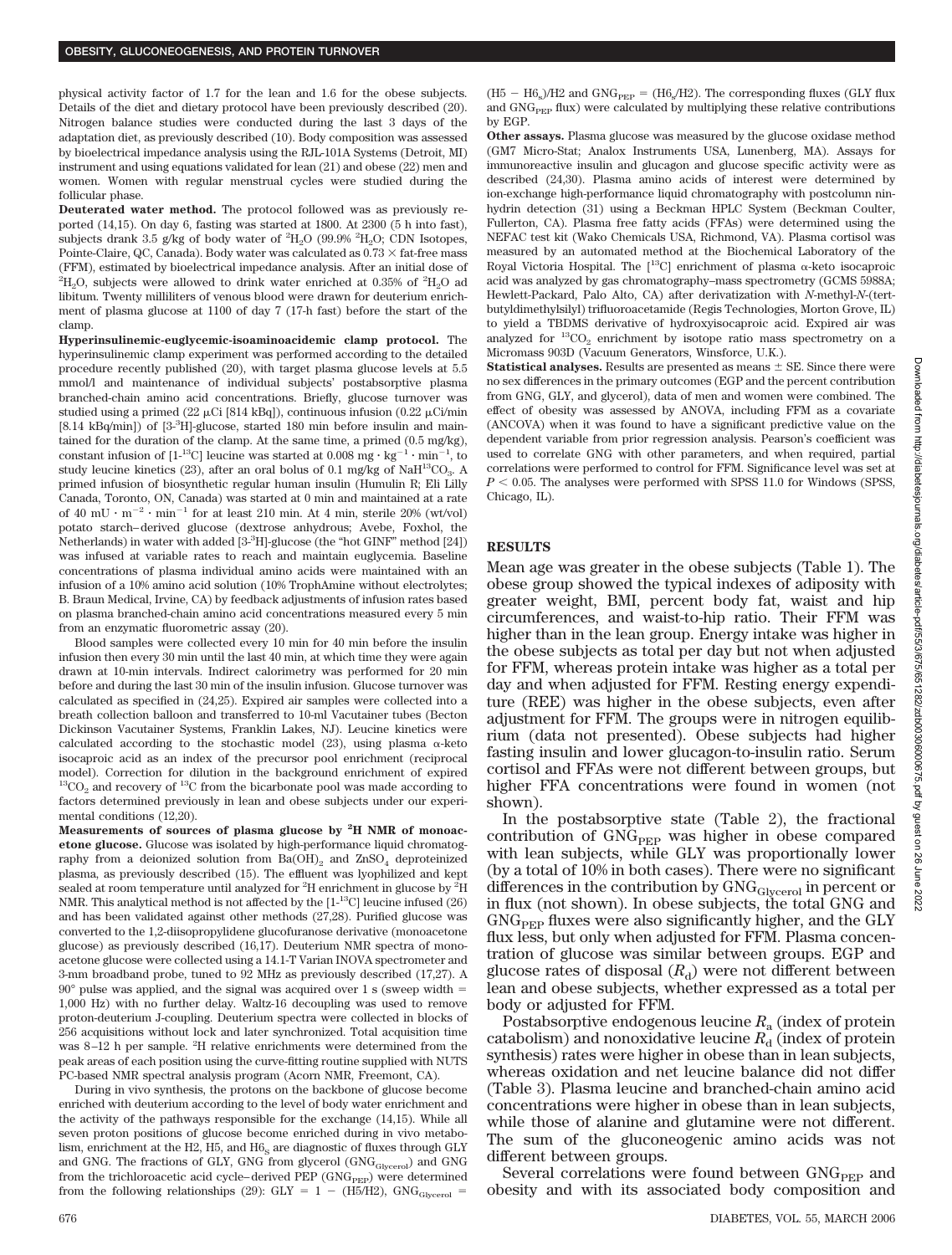TABLE 1 Subject characteristics

|                                             | Lean                            | Obese                                        |
|---------------------------------------------|---------------------------------|----------------------------------------------|
| $n$ (men/women)                             | 10/9                            | 7/9                                          |
| Age (years)                                 | $26 \pm 1$                      | $40 \pm 3^*$                                 |
| Height $(cm)$                               | $170 \pm 3$                     | $169 \pm 3$                                  |
| Weight (kg)                                 | $63 \pm 2$                      | $99 \pm 4^*$                                 |
| BMI $\frac{\text{kg}}{\text{m}^2}$          | $21.7 \pm 0.4$                  | $34.8 \pm 1.3^*$                             |
| $FFM$ $(kg)$                                | $50.5 \pm 2.3$                  | $58.1 \pm 2.7$                               |
| Body fat $(\%)$                             | $19.7 \pm 2.0$                  | $41.0 \pm 2.0^*$                             |
| Waist circumference (cm)                    | $75 \pm 2$                      | $108 \pm 3^*$                                |
| Hip circumference (cm)                      | $93 \pm 1$                      | $117 \pm 3^*$                                |
| Waist-to-hip ratio                          | $0.80 \pm 0.02$                 | $0.93 \pm 0.02^*$                            |
| Energy intake (adjusted for FFM) (kcal/day) | $2,453 \pm 90 (2,586 \pm 37)$   | $2,801 \pm 118 (2,643 \pm 41)$ †             |
| Protein intake (adjusted for FFM) (g/day)   | $89 \pm 4 (94 \pm 1)$           | $106 \pm 4 (100 \pm 1)$ †                    |
| REE (adjusted for FFM) (kcal/day)           | $1,512 \pm 49$ (1,585 $\pm$ 28) | $1,800 \pm 71$ $(1,714 \pm 31)$ <sup>†</sup> |
| Insulin (pmol/l)                            | $68 \pm 4$                      | $113 \pm 12*$                                |
| Glucagon (pmol/l)                           | $19 \pm 1$                      | $23 \pm 2$                                   |
| Glucagon/insulin                            | $0.29 \pm 0.02$                 | $0.22 \pm 0.02$ †                            |
| Cortisol $(\mu \text{mol/l})$               | $519 \pm 42$                    | $493 \pm 44$                                 |
| FFAs (µmol/l)                               | $602 \pm 58$                    | $647 \pm 40$                                 |

Data are means  $\pm$  SE.  $*P = 0.001$ ,  $\uparrow P < 0.05$ , obese vs. lean group.

metabolic alterations. The GNG<sub>PEP</sub> contribution to glucose production was positively related to percent body fat (*r* 0.518,  $P = 0.001$ ; Fig. 1*A*) and to BMI ( $r = 0.467$ ,  $P =$ 0.005). Furthermore, the gluconeogenic flux also correlated positively with percent body fat, BMI, and waist and hip circumferences (partial *r* controlled for FFM from 0.464 to 0.494,  $P < 0.01$ ). GNG<sub>PEP</sub> correlated positively with serum FFAs  $(r = 0.367, P = 0.030;$  Fig. 1*B*) and with plasma insulin ( $r = 0.448$ ,  $P = 0.007$ ) but not with plasma alanine and glutamine concentrations. Inversely, %GLY and GLY flux were negatively related to indexes of adiposity, serum FFAs, and fasting insulin.  $GNG<sub>PEP</sub>$  flux, but not GLY flux, was positively correlated with REE  $(r = 0.498,$  $P = 0.002$ ; partial correlation controlled for FFM:  $r =$  $0.419, P = 0.014$ ; Fig. 1*C*). Postabsorptive protein catabolic (Fig. 2) and synthetic rates correlated positively with the GNG<sub>PEP</sub> flux ( $r = 0.476$  and 0.505,  $P < 0.005$ ) and also when controlled for FFM (partial  $r = 0.372$  and 0.407, respectively,  $P \leq 0.03$ ). No correlations were found between %GNG<sub>Glycerol</sub> or GNG<sub>Glycerol</sub> flux and all the other variables tested.

The obese group demonstrated insulin resistance of both glucose and protein metabolism as determined by the hyperinsulinemic-euglycemic-isoaminoacidemic clamp (Table 4). These results are consistent with our previous studies in obese women (12) and were not dependent on sex. In response to the same insulin infusion per surface area during the clamp, plasma insulin concentrations increased more in the obese than in the lean subjects (increase of 647  $\pm$  20 vs. 512  $\pm$  52 pmol/l,  $P = 0.016$ ). Endogenous production of glucose was less suppressed in the obese subjects, and glucose  $R_d$  was less increased than in the lean subjects. Maximal suppression of serum FFAs was delayed in obese subjects. Protein catabolism was equally suppressed in both groups, but synthesis was less stimulated in the obese group. As a result, the change in protein balance (anabolic response) was less in the obese subjects, and the amino acid infusion rates required to maintain baseline levels were less. This correlated with lower glucose infusion rates in obese subjects during hyperinsulinemia.

To evaluate the association between insulin resistance in obesity and GNG, we performed the following correlations and multiple regression analyses. As shown in Fig. 3*A*, a significant negative relationship was found between the GNG<sub>PEP</sub> and the anabolic response ( $r = -0.538$ ,  $P =$ 0.001; when controlled for FFM, partial  $r = -0.577$ ,  $P <$ 0.001). The percent contribution of  $GNG<sub>PEP</sub>$  was also negatively associated with the clamp glucose  $R_{\rm d}$  (Fig. 3*B*:  $r = -0.466$ ,  $P = 0.005$ ; when controlled for FFM, partial

TABLE 2

|  |  | Glucose production and utilization, and contribution of GNG glycerol, and GLY to glucose production in lean and obese subjects |  |
|--|--|--------------------------------------------------------------------------------------------------------------------------------|--|
|  |  |                                                                                                                                |  |

|                                                                     | Lean                      | Obese                       |
|---------------------------------------------------------------------|---------------------------|-----------------------------|
| %GNG <sub>PEP</sub> (H6 <sub>S</sub> /H2 $\times$ 100)              | $41 \pm 2$                | $52 + 2*$                   |
| %GNG <sub>Glycerol</sub> [ $(H5 - H6s)/H2 \times 100$ ]             | $10 \pm 1$                | $9 + 2$                     |
| %GLY $[(1 - H5/H2) \times 100]$                                     | $49 \pm 2$                | $39 + 3*$                   |
| Total GNG flux (adjusted for FFM) ( $\mu$ mol/min, in hexose units) | $357 \pm 13 (366 \pm 19)$ | $469 \pm 27 (459 \pm 21)^*$ |
| $GNGPEP$ flux (adjusted for FFM) ( $\mu$ mol/min, in hexose units)  | $288 \pm 16 (294 \pm 20)$ | $396 \pm 26 (389 \pm 22)^*$ |
| GLY flux (adjusted for FFM) ( $\mu$ mol/min)                        | $354 \pm 27 (379 \pm 20)$ | $305 \pm 26 (276 \pm 22)^*$ |
| EGP (adjusted for FFM) $(\mu \text{mol/min})$                       | $711 \pm 28(743 \pm 19)$  | $774 \pm 34 (735 \pm 21)$   |
| Glucose $R_a$ (adjusted for FFM) ( $\mu$ mol/min)                   | $715 \pm 27(746 \pm 22)$  | $781 \pm 35 (743 \pm 23)$   |
| Plasma glucose (mmol/l)                                             | $4.8 \pm 0.1$             | $5.0 \pm 0.1$               |

Data are means  $\pm$  SE. GNG $_{\rm PEP}$ : GNG from PEP derived from the trichloroacetic acid cycle (in hexose units). GNG $_{\rm glycerol}$ : GNG from glycerol (in hexose units). %GNG<sub>PEP</sub>, %GNG<sub>glycero</sub><sub>b</sub> and %GLY to EGP were calculated from the relative enrichments of glucose H2, H5, and H6<sub>S</sub> of<br>glucose measured by <sup>2</sup>H NMR. \**P* < 0.05, obese vs. lean group.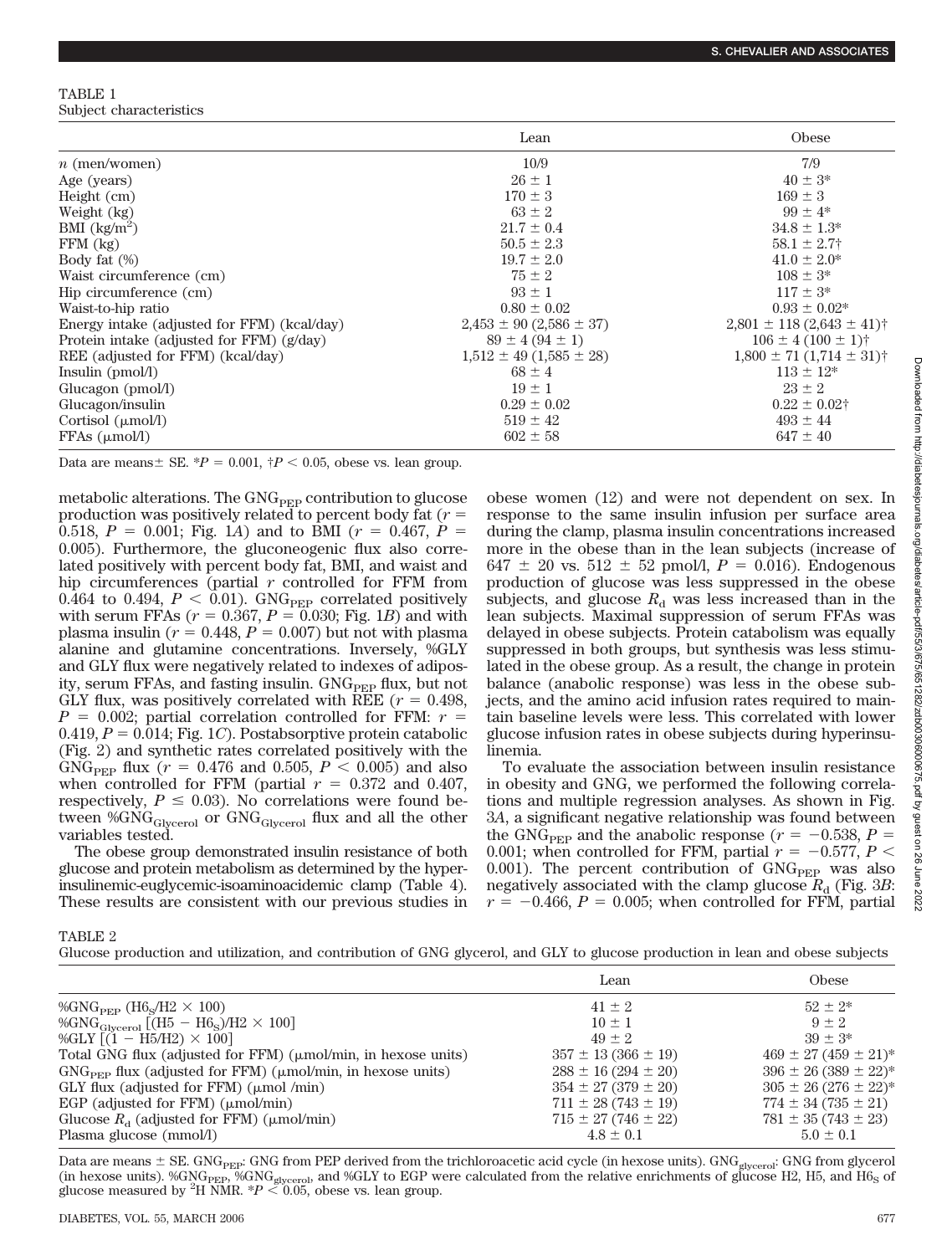#### TABLE 3

Postaborptive leucine kinetics and plasma gluconeogenic amino acids in lean and obese subjects

|                                                   | Lean                           | Obese               |
|---------------------------------------------------|--------------------------------|---------------------|
| Endogenous leucine $R_a$ ( $\mu$ mol/min)*        | $130 \pm 3$                    | $149 \pm 3^{\circ}$ |
| Leucine oxidation $(\mu \text{mol/min})$          | $29 + 1$                       | $31 + 1$            |
| Nonoxidative leucine $R_{\rm d}$ ( $\mu$ mol/min) | $102 + 2$                      | $118 \pm 3^{\circ}$ |
| Net leucine balance $(\mu \text{mol/min})$        | $-29+1$                        | $-31 \pm 1$         |
| Branched-chain amino acids $(\mu \text{mol/l})$   | $379 \pm 11$                   | $423 \pm 20$ ‡      |
| Alanine $(\mu \text{mol/l})$                      | $324 \pm 15$                   | $345 \pm 15$        |
| Glutamine $(\mu \text{mol/l})$                    | $520 \pm 22$                   | $481 \pm 13$        |
| Total GNG amino acids ( $\mu$ mol/l)              | $1,372 \pm 139$ $1,300 \pm 86$ |                     |

Data are means  $\pm$  SE. \*Leucine kinetics are adjusted for FFM (see STATISTICAL ANALYSES). GNG amino acids: sum of gluconeogenic amino acids (alanine, glutamine, glutamic acid, glycine, threonine, and serine).  $\dagger P = 0.001$ ,  $\dagger P < 0.05$ , obese vs. lean group.

 $r = -0.444$ ,  $P = 0.009$ . From stepwise multiple regression analysis, GNG<sub>PEP</sub> correlated most with percent body fat  $(R^2 = 0.270, P = 0.002)$ , while 35% of the variance of the  $\rm{GNG}_{\rm{PEP}}$  flux was explained by body weight.

#### **DISCUSSION**

This study shows that the fractional and absolute contribution of GNG to glucose production is higher in obesity and is associated with increased rates of protein turnover and insulin resistance of glucose, lipid, and protein metabolism. Our methodology cannot distinguish between hepatic and renal contributions to EGP, though the liver is likely preponderant in our protocol of an overnight fast. The higher contribution of total GNG to glucose production was entirely due to the higher fraction of  $GNG<sub>PEP</sub>$ , as GNGGlycerol was not different between lean and obese subjects. EGP did not differ between groups because the fractional contribution from GLY was correspondingly decreased in obese subjects, suggesting relatively intact hepatic autoregulation, considering their hyperinsulinemia and that the increased contribution of  $GNG<sub>PEP</sub>$  was unlikely to have resulted from increased Cori cycle activity. The fact that GNG<sub>Glycerol</sub> was not different between obese and lean subjects is somewhat surprising, since obesity, in general, is associated with higher rates of lipolysis (32), which should contribute to excess glycerol as a substrate for hepatic GNG. Among subjects with HIV-associated lipoatrophy, triglyceride turnover is elevated, and these subjects had significantly higher rates of  $GNG<sub>Glycerol</sub>$  than control subjects (33). Absolute glycerol turnover is elevated in obese subjects but not when expressed per fat mass (32). Whereas a number of studies have demonstrated elevated GNG in obesity, GNG from glycerol (reported as GNGGlycerol) has not been distinguished from GNG from lactate and amino acids (reported as  $GNG<sub>PEP</sub>$ ) as we have done here. Our data suggest that lipolysis derived glycerol contributes the same percentage and flux as in lean subjects, to the elevated GNG found in obese nondiabetic subjects.

The method used here to distinguish between  $GNG<sub>PEP</sub>$ and GNGGlycerol is based on the difference between the deuterium enrichment at  $H5$  and  $H6<sub>S</sub>$ . Enrichment at  $H5$ occurs at the level of the triosephosphate isomerase reaction, while  $H6<sub>S</sub>$  enrichment occurs at the level of fumarase in the trichloroacetic acid cycle. Thus, an accurate measurement of GNG<sub>Glycerol</sub> assumes that exchange at the level of oxaloacetic acid and fumarate is complete, as



FIG. 1. Correlations between percent contribution of GNG<sub>PEP</sub> to **postabsorptive glucose production and percent body fat:**  $r = 0.518$ ,  $P =$ **0.001**  $(n = 35)$   $(A)$ , serum FFAs:  $r = 0.546$ ,  $P = 0.001$   $(n = 34)$   $(B)$ , and  $GNG<sub>PEP</sub>$  flux and REE:  $r = 0.498$ ,  $P = 0.002$  (*C*); partial correlation **controlled for FFM:**  $r = 0.419, P = 0.014$ .

has been previously proposed (34). However, Landau et al. (15) suggested that H6 enrichment is an underestimate of PEP-derived GNG because of exchange with body water that was  ${\sim}20\%$  incomplete. But in those experiments,  ${\rm H6_R}$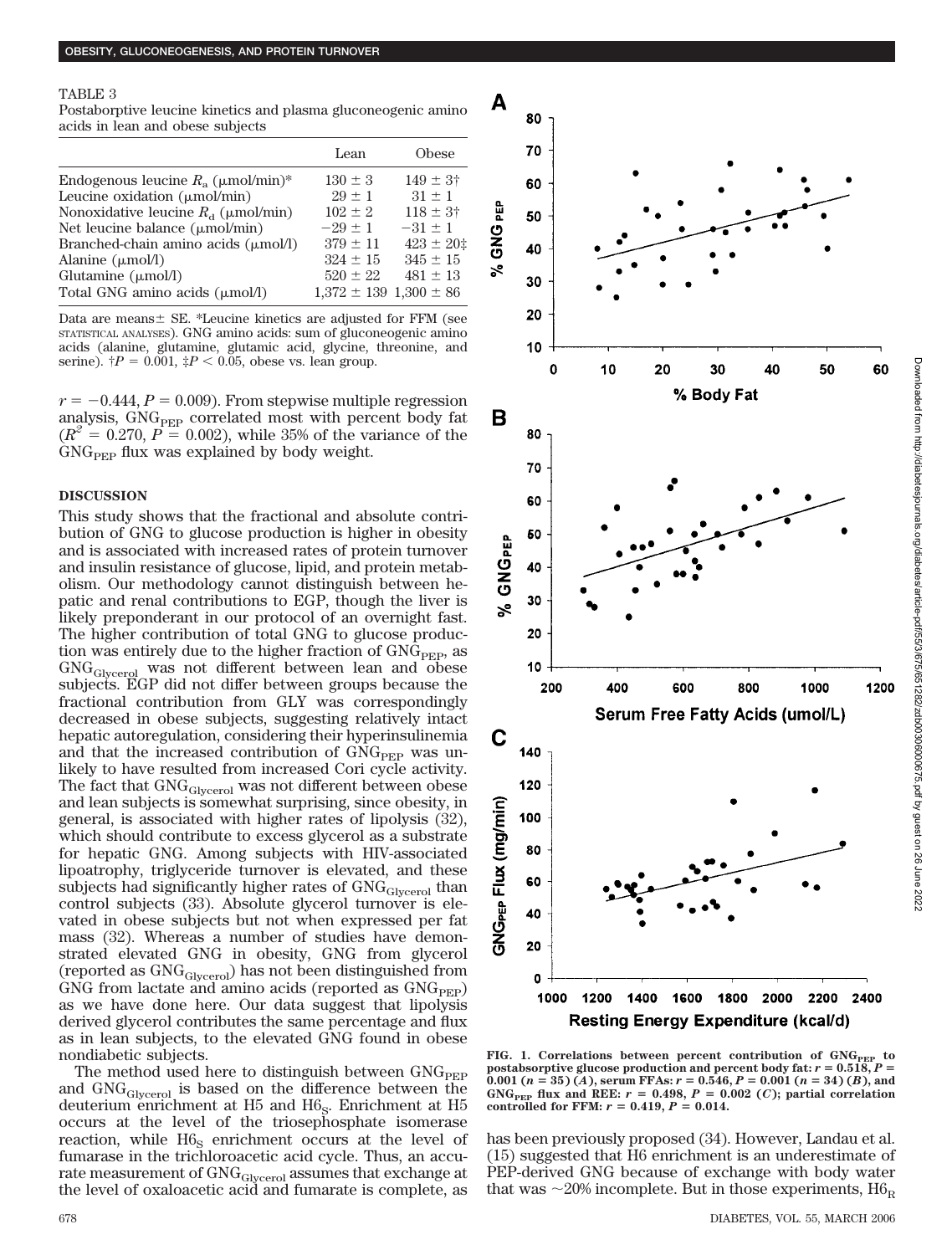

**FIG. 2. Correlation between gluconeogenic flux via PEP and postabsorptive whole-body protein catabolism:**  $r = 0.476$ ,  $P = 0.004$  ( $n = 35$ ); **partial correlation controlled for FFM:**  $r = 0.372$ ,  $P = 0.030$ .

and  $H6<sub>s</sub>$  were not distinguished from each other, so that incomplete exchange between pyruvate and alanine was a potential problem. We do not believe this is a problem with the conversion of oxaloacetic acid to fumarate, which specifically labels  $H6<sub>S</sub>$  because that exchange is many times faster than GNG from PEP (34). To the extent that exchange is incomplete,  $GNG<sub>PEP</sub>$  would be slightly underestimated, while GNG<sub>Glycerol</sub> would be overestimated to exactly the same extent. Nevertheless, there is no reason to suspect that the extent of exchange (complete or not) is different between lean and obese subjects so our comparison of  $GNG<sub>Glycerol</sub>$  between the two under identical conditions should be valid.

Elevated GNG in human obesity (2–4) has been correlated with percent body fat and visceral fat (3), increased serum levels of FFAs (3,35), and we found BMI, waist and hip circumferences, waist-to-hip ratio, and fasting insulin concentrations to be related as well. The correlation of  $GNG<sub>PEP</sub>$  with REE is consistent with the higher energy cost of increased protein turnover and of GNG. In type 2 diabetes, elevated GNG is associated with high fasting glucose (1–3,8,36) and elevated glucagon-to-insulin ratio (37). It has also been shown that in the presence of type 2

TABLE 4

Changes in leucine and glucose kinetics in lean and obese subjects in response to the hyperinsulinemic-euglycemicisoaminoacidemic clamp

|                                                   | Lean         | Obese             |
|---------------------------------------------------|--------------|-------------------|
| Endogenous leucine $R_a$ ( $\mu$ mol/min)*        | $-24 \pm 2$  | $-23 \pm 3$       |
| Leucine oxidation $(\mu \text{mol/min})$          | $5 + 1$      | $9 \pm 2^{\pm}$   |
| Nonoxidative leucine $R_{\rm d}$ ( $\mu$ mol/min) | $19 \pm 2$   | $6 \pm 3^{\circ}$ |
| Net leucine balance $(\mu \text{mol/min})$        | $43 \pm 2$   | $28 \pm 2^{+}$    |
| Amino acid infusion (mg/min)                      | $44 + 1$     | $35 \pm 1^+$      |
| $EGP$ (mg/min)                                    | $-137 \pm 5$ | $-120 \pm 5$ ‡    |
| Glucose $R_a$ (mg/min)                            | $350 \pm 20$ | $179 \pm 22$ †    |
| Glucose infusion (mg/min)                         | $491 \pm 23$ | $300 \pm 25$ †    |

Data are means  $\pm$  SE. \*All data are adjusted for FFM (see statistical analyses).  $\dot{\tau}P = 0.001$ ;  $\dot{\tau}P < 0.05$ , obese vs. lean group.



**FIG. 3. Correlations between percent contribution of GNG<sub>PEP</sub> to postabsorptive glucose production and the change in whole-body net leucine balance during the hyperinsulinemic clamp (anabolic response**  $t$ **o** insulin):  $r = -0.538, P = 0.001$  ( $n = 35$ ) (*A*), partial correlation controlled for FFM:  $r = -0.577$ ,  $P < 0.030$ , and clamp glucose rate of **disposal**  $(R_a)$ :  $r = -0.468$ ,  $P = 0.005$   $(n = 35)$   $(B)$ ; partial correlation **controlled for FFM:**  $r = -0.444$ ,  $P = 0.009$ .

diabetes obesity had an independent and additive effect in further increasing the %GNG (3).

Our group of obese subjects presented the typical metabolic alterations associated with insulin resistance: higher fasting plasma insulin concentrations, blunted suppression of glucose  $R_a$  and FFAs, and lesser glucose  $R_d$ during the hyperinsulinemic clamp compared with the lean group. We also observed insulin resistance of wholebody protein turnover evidenced by lower amino acid infusion rates to maintain postaborptive plasma levels during a hyperinsulinemic clamp and a lesser stimulation of protein synthesis by insulin. These data are consistent with our recent findings in obese women  $(12)$ , demonstrating that the effect is not sex specific.

The positive correlation of GNG<sub>PEP</sub> flux with postabsorptive protein catabolic rates is a new finding in human obesity, relating adiposity to abnormalities of protein metabolism. We postulate that increased protein catabolism increases gluconeogenic amino acid availability and thus independently augments GNG in the presence of the appropriate hormonal milieu. To our knowledge, such a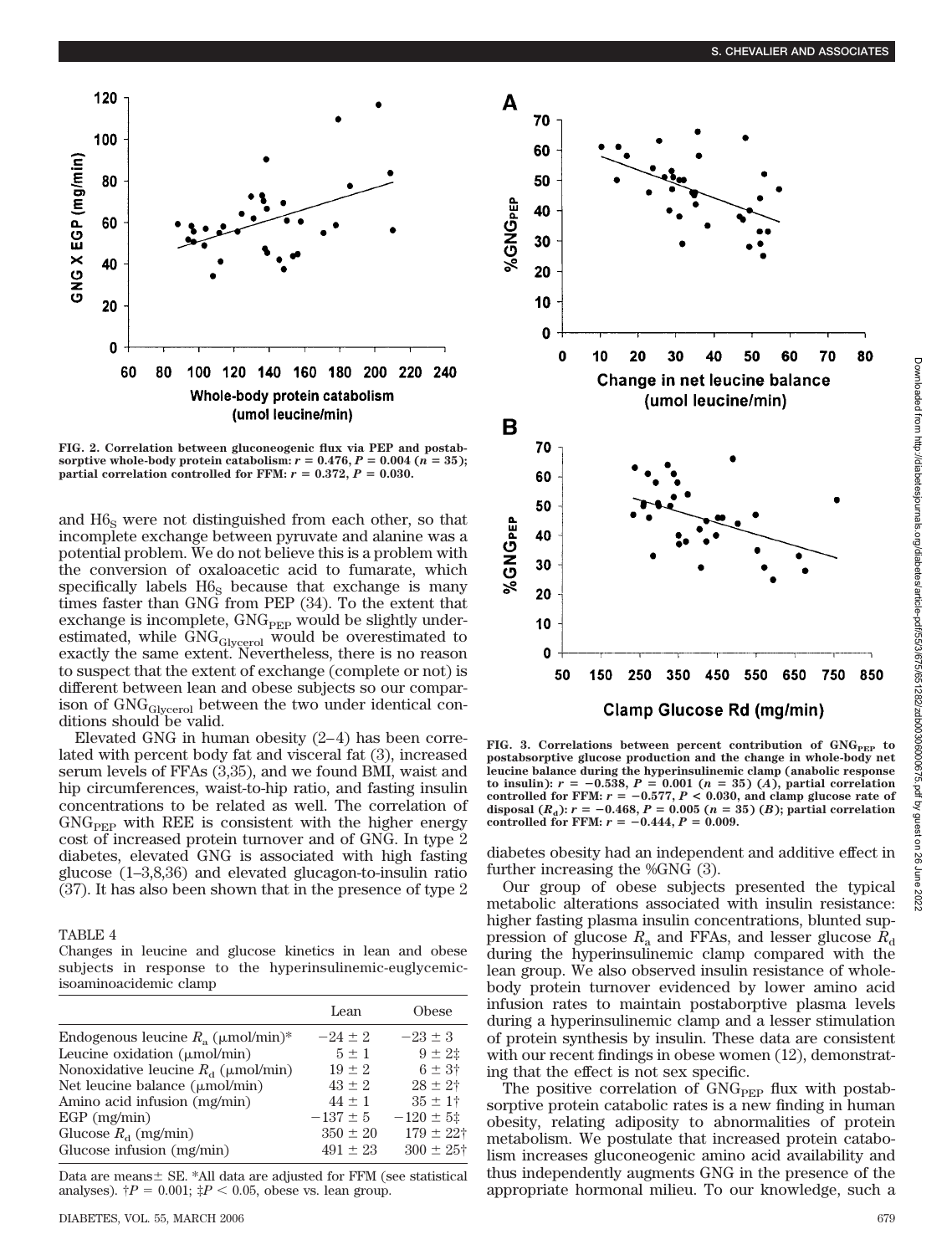direct association has not been previously reported in humans. Nonetheless, studies in which amino acids were provided orally or intravenously, such that plasma levels were elevated, have reported either higher glucose production and/or increased GNG, supporting a direct gluconeogenic effect of amino acids (13,38). Provision of exogenous alanine to prolonged-fasted obese people increased glucose production without glucoregulatory hormone alterations (39). Postprandial elevations of plasma amino acids with maintenance of fasting levels of insulin and glucagon during a somatostatin clamp increased GNG without any effect on GLY and led to hyperglycemia. When insulin was allowed to rise during the amino acid infusion, glycemia was normal but resulted again from a greater contribution of GNG (96%) and a minute contribution from GLY (38,40). Therefore, greater endogenous gluconeogenic amino acid release from increased protein catabolism may trigger their preferential use over glycogen as a source of glucose in obese subjects. That plasma gluconeogenic amino acid levels were not elevated in parallel with higher catabolism may be due to the correspondingly greater hepatic uptake of these amino acids. This is supported by studies in the conscious dog model showing that net hepatic uptake of glutamine was increased during infusion of a mixture of gluconeogenic amino acids but more so via the portal than peripheral route (40). Furthermore, in obese humans, the fractional splanchnic extraction of the glucose precursors, alanine and lactate, was higher than in lean subjects (41).

Although increased GNG has never been directly associated with increased rates of protein catabolism, elevated amino acid turnover must impact hepatic GNG because of the liver's principal role in amino acid catabolism. The liver is the only organ containing the complete set of urea cycle enzymes, so it is critical in handling amino acid disposal. Upon transfer of the nitrogen from amino acids such as alanine and glutamine to urea, the carbon backbone of the amino acid must be disposed of by anaplerosis into the hepatic trichloroacetic acid cycle followed by conversion to glucose. Thus, nitrogen disposal is inextricably linked to anaplerosis and GNG in the liver. Increased GNG has been found in many catabolic conditions, for example, in type 2 diabetes (1–3) and lung cancer (42) in humans and in muscle unloading (43) and acute uremia (44) in rats. In the latter model, GNG from alanine, glutamine, and serine was increased concomitantly with muscle protein breakdown and normalized with administration of an antiglucocorticoid, suggesting a substratedriven effect on GNG. Although obesity is not considered a catabolic state, postaborptive whole-body protein turnover rates were higher in our obese than in lean subjects, even when differences in lean tissue mass were taken into account. Therefore, a more rapid turnover resulting from both higher rates of release and uptake by tissues, hence unchanged blood concentrations of GNG amino acids, may increase the amino acid supply to serve as glucose precursors. From the study of selected regional tissues, it has been demonstrated that in the postabsorptive state, skeletal muscle protein breakdown is greater than synthesis, whereas the inverse situation is seen in the splanchnic region (45). The increased muscle catabolism thus provides the amino acids for both increased liver protein synthesis and GNG.

In the present study, EGP was normal in obese compared with lean subjects because even though  $GNG<sub>PEP</sub>$ was elevated, GLY was reduced. Hepatic glycogen stores have been found to be higher in obese humans (4), and GLY was shown to be suppressed even by small elevations in plasma insulin in dogs (46) by regulating hepatic glycogen cycling (47). It may be argued that a higher level of fasting insulin in the obese subjects is responsible for lower contribution of GLY to glucose production and thus higher glycogen stores. If this is the case, it is unclear why GNG is not also reduced, since chronic hyperinsulinemia normally suppresses PEPCK and glucose-6-phosphatase expression and activity (48,49). Perhaps this underscores the fact that both peripheral and hepatic insulin resistance are present in obesity and that the normal regulation of hepatic enzyme activities is resistant to increased fasting insulin in obese subjects. It is possible that despite a certain degree of hepatic insulin resistance, GLY was suppressed through the autoregulatory process as a direct result of increased GNG driven by substrate supply (5). This is supported by unaltered EGP in obesity even in the presence of higher insulin concentrations. Of note is that PEPCK is also stimulated by FFAs (50). Although FFA concentrations were not different between lean and obese subjects in the present study, they were correlated with increased GNG, suggesting a possible mechanism contributing to our results.

In summary, we found that increased contribution of  $GNG<sub>PEP</sub>$  (but not  $GNG<sub>Glycerol</sub>$ ) to glucose production in obesity is linked to increased protein catabolism and insulin resistance of both glucose and protein metabolism. Hepatic glucose production was normal through a correspondingly lower contribution from GLY. High protein catabolism appears to provide supplemental gluconeogenic amino acids to the liver that trigger their preferential use over glycogen for glucose production.

## **ACKNOWLEDGMENTS**

Research was conducted through funding from the Canadian Diabetes Association (in honor of the late Cecilia Curran [to J.A.M.]), the Canadian Institutes of Health Research (MOP-15487 to R.G.), and National Institutes of Health (RR02584) and American Diabetes Association (1-050JF-05) grants (to S.C.B.). S.C. was supported by the Neil. M. Miller Fellowship from the Canadian Diabetes Association.

We acknowledge the assistance of Mary Shingler, RN, Josie Plescia, Marie Lamarche, Madeleine Giroux, Ginette Sabourin, Concettina Nardolillo, and Paul Meillon. S.C., R.G., E.B.M., and J.A.M. have contributed to the study design and data collection, and all authors have contributed to the analyses, interpretation, and writing of the manuscript. None have financial or other contractual agreements that might cause conflicts of interest.

#### **REFERENCES**

- 1. Boden G, Chen X, Stein TP: Gluconeogenesis in moderately and severely hyperglycemic patients with type 2 diabetes mellitus. *Am J Physiol Endocrinol Metab* 280:E23–E30, 2001
- 2. Gastaldelli A, Baldi S, Pettiti M, Toschi E, Camastra S, Natali A, Landau BR, Ferrannini E: Influence of obesity and type 2 diabetes on gluconeogenesis and glucose output in humans: a quantitative study. *Diabetes* 49:1367–1373, 2000
- 3. Gastaldelli A, Miyazaki Y, Pettiti M, Buzzigoli E, Mahankali S, Ferrannini E, DeFronzo RA: Separate contribution of diabetes, total fat mass, and fat topography to glucose production, gluconeogenesis, and glycogenolysis. *J Clin Endocrinol Metab* 89:3914–3921, 2004
- 4. Muller C, Assimacopoulos-Jeannet F, Mosimann F, Schneiter P, Riou JP, Pachiaudi C, Felber JP, Jequier E, Jeanrenaud B, Tappy L: Endogenous